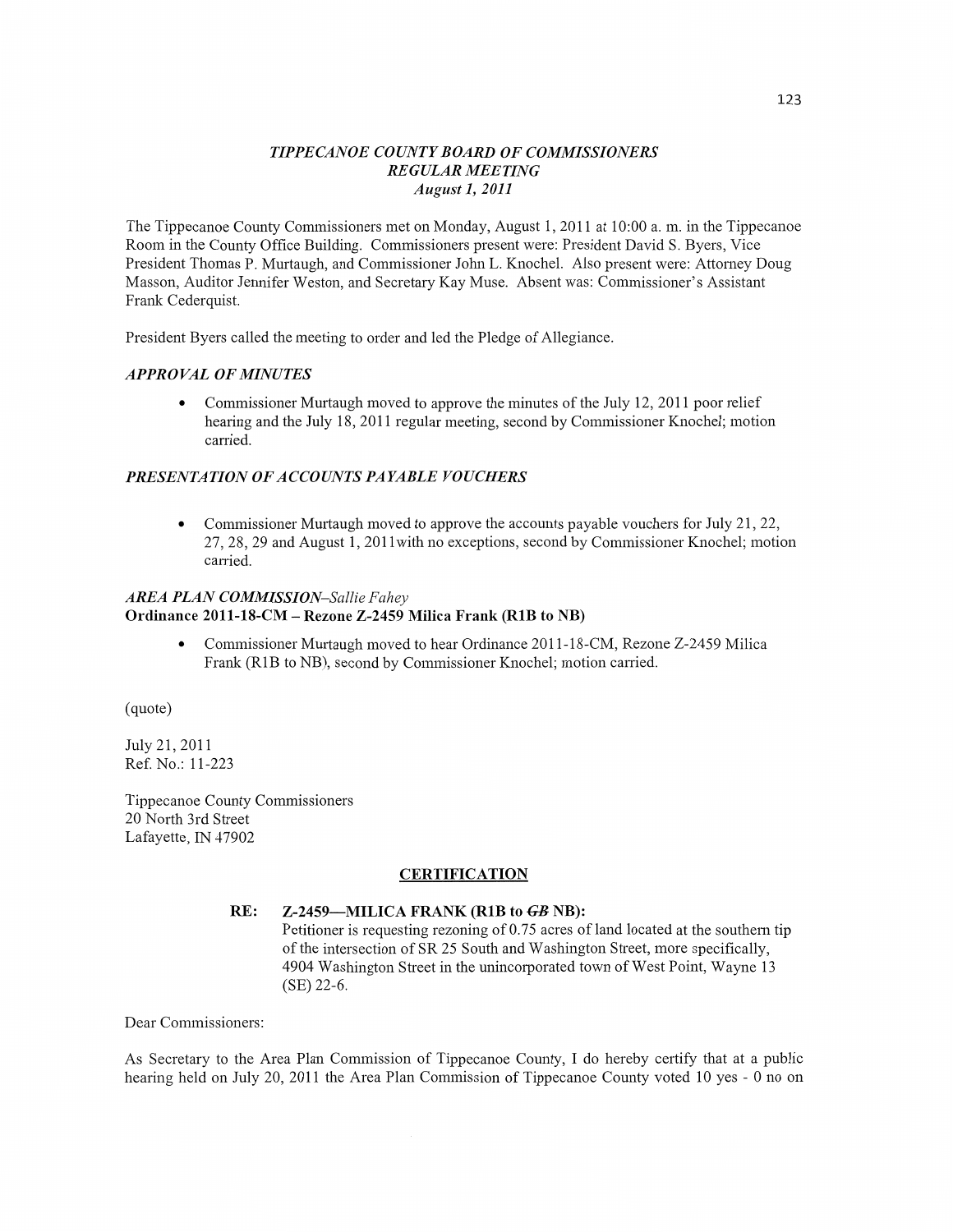the motion to rezone the subject real estate from RIB to NB. Therefore, the Area **Plan** Commission of Tippecanoe County recommends to the Tippecanoe County Commissioners that the proposed rezoning ordinance be APPROVED for the property described in the attachment.

Public Notice has been given that this petition will be heard before the Tippecanoe County Commissioners at their August 1, 2011 regular meeting. Petitioners or their representatives must appear to present their **case.** 

Sincerely,

Sallie Dell Fahey Executive Director

(unquote)

Petitioner Milica Frank said approval of this rezone would allow her to open a spa and antique/gift store. It is located in West Point, IN and the site was previously a church. The rezone did receive unanimous approval from the Area Plan Commission.

Commissioner Byers asked for public comments on the rezone. There were none.

**Auditor** Weston recorded the vote:

Byers Yes Knochel Yes Murtaugh Yes

Ordinance 2011-18-CM passed 3-0.

#### **Resolution 2011-21-CM — Comprehensive Plan Amendment — Housing Plan**

**0** Commissioner Murtaugh moved to hear Resolution 2011-21-CM, **second** by Commissioner Knochel; motion carried.

(quote)

July 21, 2011 Ref. No.: 11-232

Tippecanoe County Commissioners 20 N. 3rd Street Lafayette IN 47901

#### **CERTIFICATION**

### RE: **COMPREHENSIVE PLAN AMENDMENT — HOUSING PLAN**

Dear County Commissioners:

As Secretary to the Area **Plan** Commission of Tippecanoe County, I do hereby certify **that** at a public hearing held July 20, 2011, the Area Plan Commission of Tippecanoe County, by a vote of 10 yes – 0 no,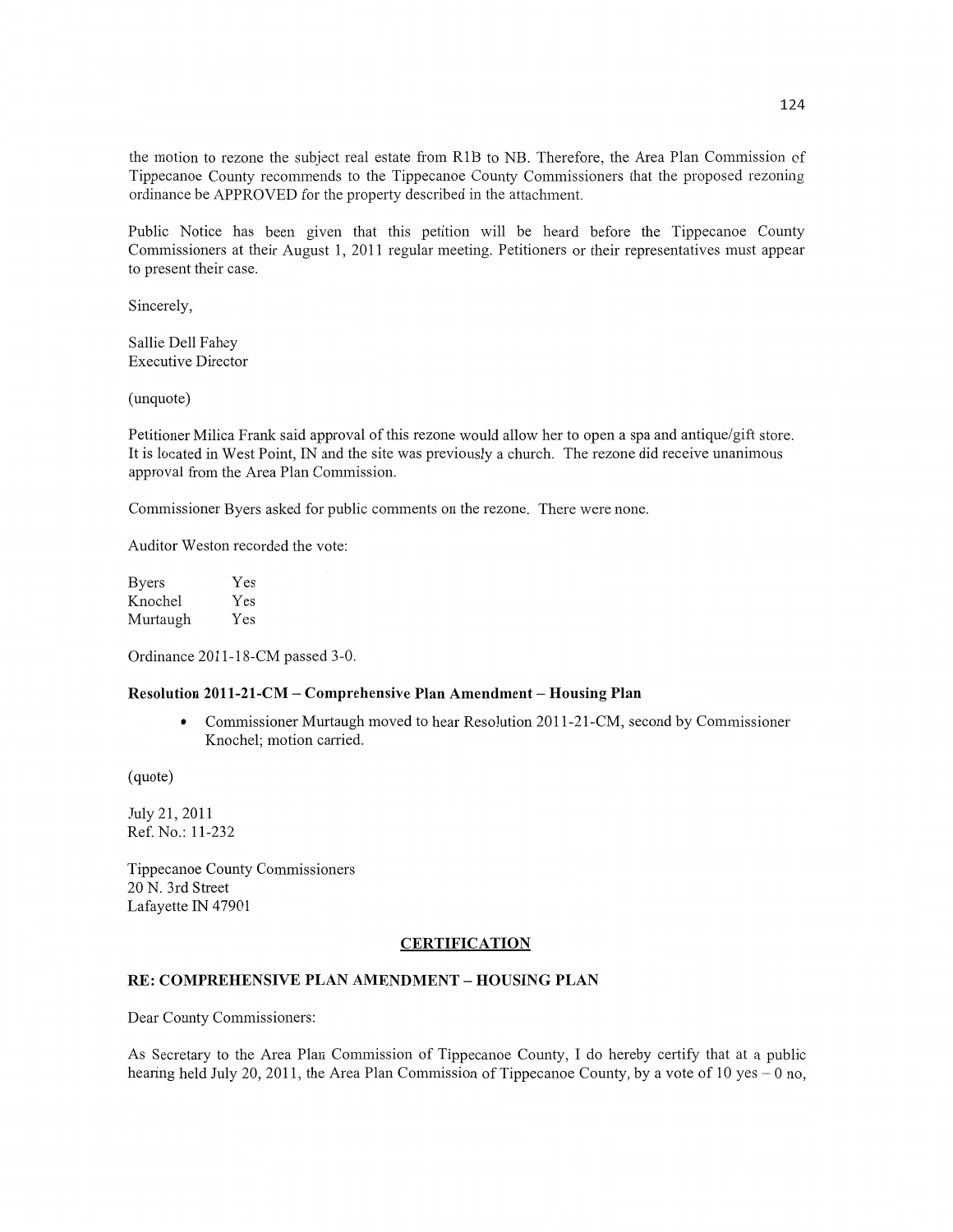approved Resolution 11-01, adopting the new Housing Plan as an amendment to the Comprehensive Plan for Tippecanoe County, and thus recommended it for APPROVAL by the Tippecanoe County Commissioners.

Enclosed is **a** copy of the Housing Plan with our staff report as certified by me to the Tippecanoe County Commissioners, and copies, with a staff report for each Commissioner.

For the Commissioners to adopt this Comprehensive Plan amendment, they will need to pass the enclosed Resolution and return it to me. At **that** time **I** will file the signed Resolution and the plan amendment with the County Recorder as per statute.

If there are questions concerning the above, please contact me.

Sincerely,

Sallie Dell Fahey Executive Director

(unquote)

Director Fahey stated that **this** is the first update of the Housing Plan **since** 1981 when it was initially adopted as part of the overall Comprehensive Plan. A work session for plan commission members and all of the legislative elected officials took place in January with the idea that it would be heard by the Area **Plan** Commission (APC) in March. However, public comments prompted the plan commission to further review the document. A working group was created to meet with Assistant Director Ryan O'Gara and Director Fahey to review public comments that were received and to discuss the policies that were of concern to some people. The amendment was rewritten and went before the APC in July and received unanimous approval. It was certified to all six legislative bodies. Once the resolution is adopted by every jurisdiction, under state law it must be recorded as part of the comprehensive plan. The signed resolution would then become part of the document and places it officially on public notice as **a** recorded document. It is expected that legislative bodies would use the plan to provide guidance for **land** use such as zoning, planned developments, subdivisions **etc.** 

Commissioner Byers asked for public comment on the resolution. There was none.

• Commissioner Murtaugh moved to approve Resolution 2011-21-CM, second by Commissioner Knochel; motion carried.

#### *HIGHWAY — Opal Kuhl*  **Construction Engineering Agreement - Bridge** 151 aka Hog **Point Bridge**

Director Kuhl said this is Supplemental Agreement No. l for the construction and engineering agreement with H. Stewart Kline & Associates for Bridge #151 or Hog Point Bridge. Due to unforeseen soil problems **that** involved more work **than** originally projected, Bridge #151 has taken longer to complete **than** estimated. The original contract was not to exceed \$375,000 and **this** amendment will change the not to exceed amount to \$520,000 to complete the project. Director Kuhl said that Hog **Point** Bridge is a historical bridge and is close to being complete.

**0** Commissioner Multaugh moved to approve Supplemental Agreement No. **1** as presented, second by Commissioner Knochel; motion carried.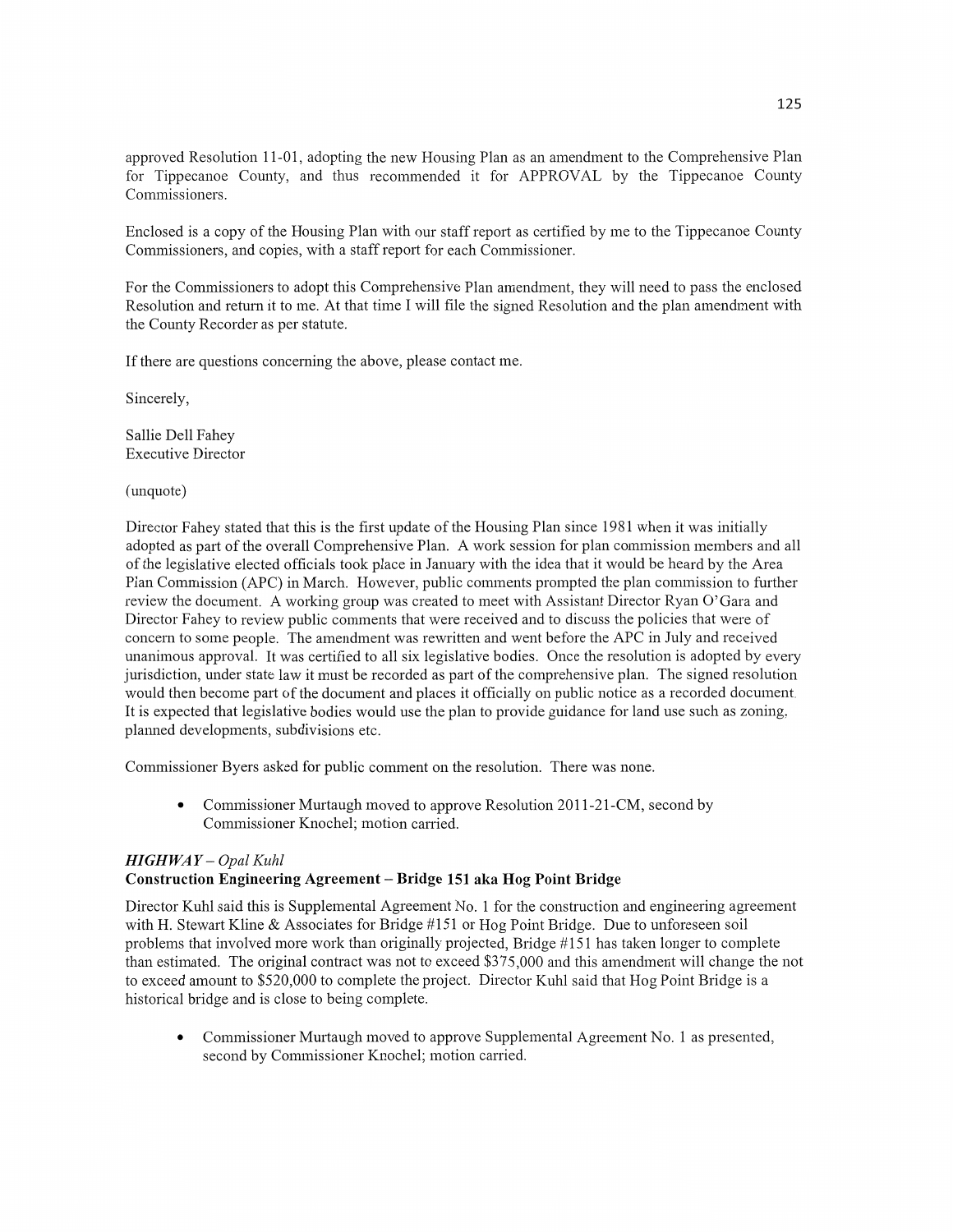## **Change** Order No. 3 **from** Reith-Riley Construction **Co.,** Inc. for the Tyler **Road Project**

Director Kuhl said **that** Change Order No. 3 with Keith-Riley Constwction Co., Inc. for the Tyler Road Project is for detour and road closed signs. The original contract amount was \$1,250,103; this addition brings the total contract amount to \$1,253,623.

• Commissioner Murtaugh moved to approve Change Order No. 3 as presented, second by Commissioner Knochel; motion carried.

# **Change** Order No. **4** from Reith—Riley Construction **Co., Inc.** for the Tyler **Road Project**

Director Kuhl said **that** Change Order no. 4 is for full depth patching for the Tyler Road Project. The project was originally set for resurfacing, but there is some full depth patching needed. An amendment has also been submitted to the Highway Safety Improvement Project **(HSIP)** in order to receive funding from that program. It is in the amount of \$164,459.70 bringing the total contract to \$1,414,562.70

• Commissioner Murtaugh moved to approve Change Order No. 4 as submitted, second by Commissioner Knochel; motion carried.

# **3-year** Construction Maintenance **Bond from** Audrey Silvey **Enterprises, Inc.**

Director Kuhl presented a \$5,000 maintenance **bond** from Audrey Silvey Enterprises, Inc. for work in the right-of—way. This company does work for **Tipmont** at their Wea sub-station.

• Commissioner Murtaugh moved to approve the Maintenance Bond with Audrey Silvey Enterprises, **Inc.** as presented, second by Commissioner Knochel; motion carried.

# 3-year Construction **Maintenance** Bond from **Valenti-Held Contractor/Developer, Inc.**

Director Kuhl presented a \$5,000 maintenance bond from Valenti-Held Contractor/Developer, Inc. for work in the right-of-way. They are doing subdivision work on County Road 550 **East.** 

**0** Commissioner Murtaugh moved to approve the Maintenance Bond with Valenti—Held Contractor/Developer, Inc. as presented, second by Commissioner Knochel; motion carried.

Director Kuhl announced a ribbon cutting ceremony for Bridge U-209 at 10 am. Friday. It is located on Lilly Road just **south** of Evom'k.

# *BOARD* OF *ELECTION &* RE *GISTRA TION* — *Heather Maddox & Jared Bond*

Co—Chairperson Heather Maddox presented the annual election contract for approval. There is one change to that contract. Attorney Maddox said that the e-verify legislation requires all service contracts use e-verify to assure those companies are not employing illegal aliens.

**0** Commissioner Murtaugh moved to approve the Election Day contract as submitted, second by Commissioner Knochel; motion carried.

Co—Chairperson Heather **Maddox** presented the annual satellite / absentee contract for approval. It is the same contract as last year, adding that the e-verify legislation also applies to this contract. It is for the people who will be working the satellite election locations.

**0** Commissioner Murtaugh moved to approve the satellite/absentee contract as presented, second by Commissioner Knochel; motion carried.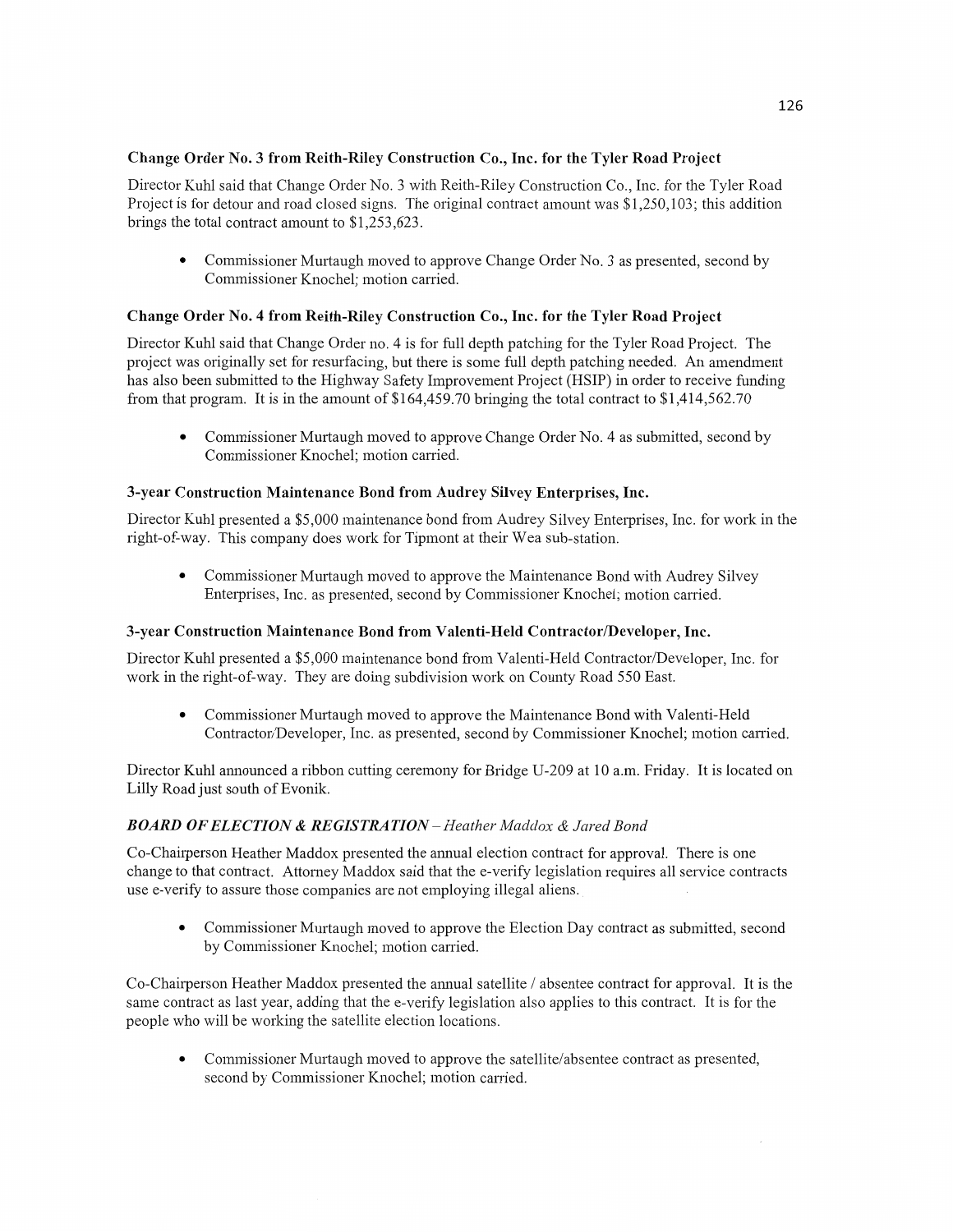Co-Chairperson Heather Maddox presented a Notice of Enrors with Precinct Boundaries for approval for the redistricting process. The notice will allow the County until January 1, 2012 to make any further changes and allow time for changes to precincts and districts. Commissioner Murtaugh asked if there would be new precincts in 2012. Co—Chairperson Maddox said that was correct. Commissioner Dave Byers asked if changes needed to be complete by the end of December 2011 for those changes to take place in 2012. Commissioner Murtaugh stated that after **a** census it is the County's option to re-district. Co-Chairperson Maddox said **that** is correct. Area Plan Director Sallie F ahey said that all figures from the census have not been received yet and **that** information is needed to move forward with re—districting. Co—Chairperson Maddox said that at this time they are identifying the precincts they know need changed. Director Fahey said that some districts may have grown significantly and some may have decreased significantly. Districts are usually split instead of being aggregated. She added that, beginning with the 1970 census, Purdue students should complete a census in the area in which they are attending school since they spend more time at school **than** at their parent's residence.

**0** Commissioner Murtaugh moved to approve the Notice of Errors with Precinct Boundaries for approval as presented, second by Commissioner Knochel; motion carried.

### *AMENDMENT* TO *COURTVIE* WJ UST ICE *SYSTEMS SOFTWARE SUPPORT AGREEMENT — Christa Coffey*

Clerk Christa Coffey presented an amendment to the Courtview Software Support Agreement. This will allow Windows 7 to be installed on all County equipment. The County has been out of compliance on the number of licenses for **a** while and since Courtview is dropping support for the Windows XP products, Windows **7** needs to be in place. Technician Cinde Shockey said that Windows **7** has been installed on many of the County's computers, but because of the way Courtview is used it has not been installed on those computers **that** use Courtview. This amendment will allow Windows **7** to be installed on those systems that use Courtview. Commissioner Knochel inquired about the cost. Clerk Coffey said that there is a one-time cost for the transition from Windows XP to Windows **7** and the **cost** of the additional license. Clerk Coffey said that since Tippecanoe County uses a different case management system than the State, new legislation allows the County to retain one dollar of fees the State was previously receiving. The County should be able to retain about \$40,000 per year that will go toward the cost of this software. Commissioner Murtaugh asked if the software is paid through the Clerk's budget or from the MITS department. **Technician** Cinde Shockey said that the cost is paid from the MITS budget.

**0** Commissioner Murtaugh **moved** to approve the amendment to the CourtView software agreement as presented, second by second by Commissioner Knochel; motion carried.

#### *GRANTS* **—** *Laurie Wilson*

Grant Administrator Laurie Wilson requested permission to accept a grant from the Drug Free Coalition for Juvenile Alternative in the amount of \$3,030 for the cost of drug **screens.** 

**0** Commissioner Murtaugh moved to accept the grant as presented, second by second by Commissioner Knochel; motion carried.

Grant Administrator Laurie Wilson requested permission to accept a grant from the Drug Free Coalition for Juvenile Probation in the amount of \$2,000 for incentives.

**0** Commissioner Murtaugh moved to accept the grant as presented, second by second by Commissioner Knochel; motion carried.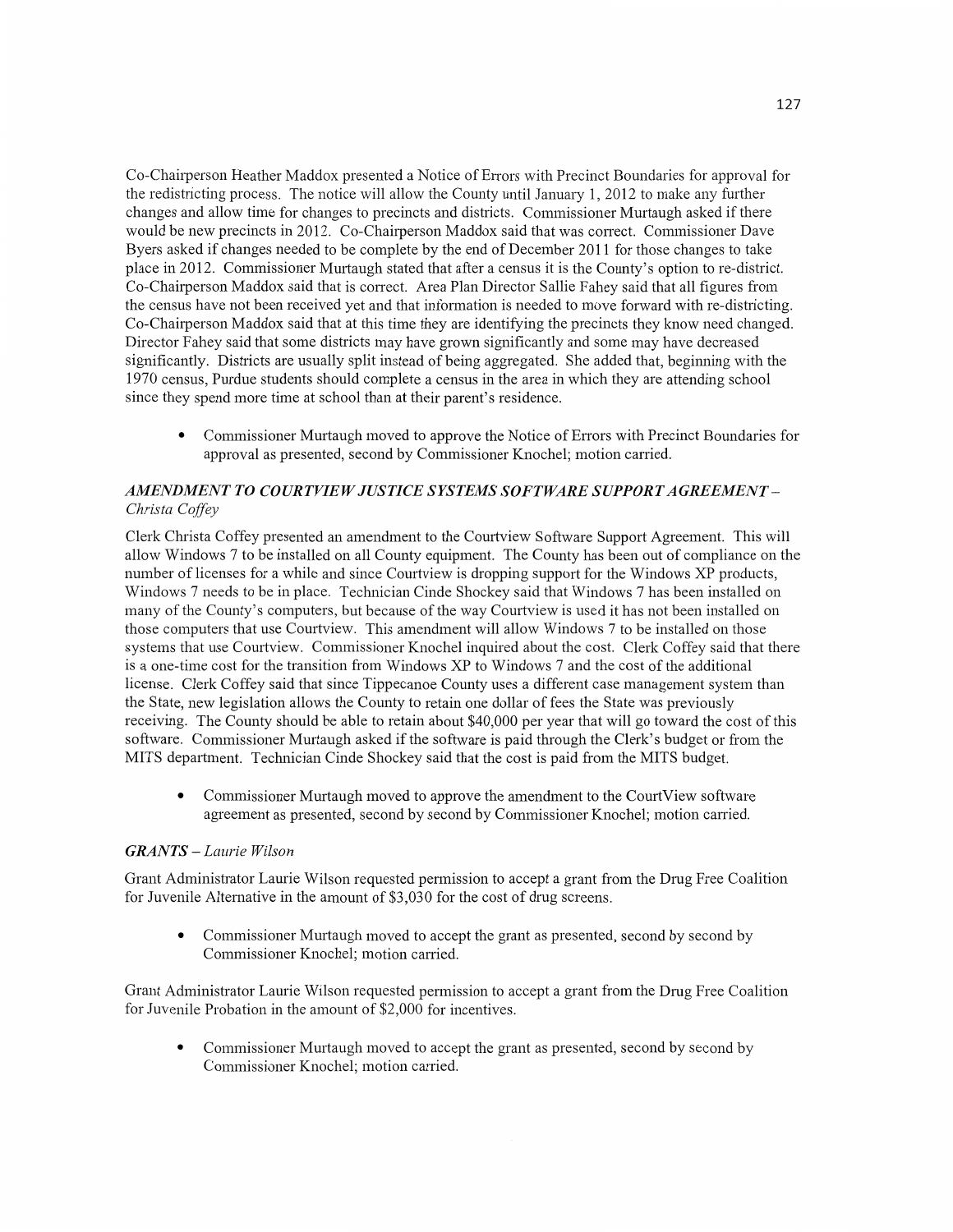Grant Administrator Laurie Wilson requested permission to accept **a** grant from the Drug Free **Coalition**  for Superior **Court** 3 in the amount of \$5,750 to provide 29 substance abuse assessments.

**0** Commissioner Murtaugh moved to accept the grant as presented, second by second by Commissioner Knochel; motion carried.

Grant Administrator Laurie Wilson requested permission to apply for a grant from the Indiana Criminal Justice Institute in the amount of \$66,34lfor alternative to secure detention for diagnostic evaluation.

**0** Commissioner Murtaugh moved to apply for the grant as presented, second by second by Commissioner Knochel; motion carried.

Grant Administrator Laurie Wilson presented a Professional Services Agreement for approval. It is for the **IDHS** Dism'ct 4 Administrative **Coordinator** Janet Buche. Attorney Luhman prepared the contract and this is the fourth contract with Janet **Buche. This** is a continuous grant and the State will continue to support this item as long as funding is available from congress. It is in the amount of \$55,000.

**0** Commissioner Murtaugh moved to approve the Memorandum of Understanding/Contract with Janet Buche as presented, second by second by Commissioner Knochel; motion carried.

## *CARY HOME* FOR *CHILDREN* **—** *Rebecca Humphrey*

### Red **Ribbon Week**

Youth Services Director Rebecca Humphrey asked permission to sponsor the Drug Free Coalition "Red Ribbon Week" by decorating the Courthouse the week of October 23-30, 2011. This is an annual event to recognize the community's efforts to be drug free.

**0** Commissioner Murtaugh moved to approve the sponsorship of "Red Ribbon Week" as presented, second by second by Commissioner Knochel; motion carried.

### DCS **Service Standards**

Youth Services Director Rebecca Humphrey said Department of Child Services (DCS) has released funding opportunities that can be applied for by the County. Services such as Multisystemic Therapy, Home Based Services, and reporting services. DCS is unable to continue to **sustain some** of these items through the per diem rate for Cary **Home.** They have opened up opportunities to make referrals for these alternate programs. Commissioner Murtaugh asked if it is different than the grant that was applied **for.**  Director Humphrey said that it is not a grant, it is a fee based program that would allow the County to recoup some of the costs of the programs.

**0** Commissioner Murtaugh moved to approve the DCS Service Standards as presented, second by second by Commissioner Knochel; motion carried.

### *LEASE AGREEMENT* FOR *WILDCAT CREEK SOLID WASTE DISTRICT (WCSWD)*

Commissioner Murtaugh said this lease between the County and the WCSWD is for County property located at 2780 North 9th Street and has been signed by the WCSWD Board President. Commissioner Knochel asked the rate of the lease. Commissioner Murtaugh said that it is in the amount of \$400 per **month** and requires the district to place \$3,000 per year in a spill fund until reaching \$100,000. Commissioner Knochel asked what would happen if the lease is not approved. Attorney Masson stated that it would be on a month to **month** basis until a decision could be reached. Commissioner Knochel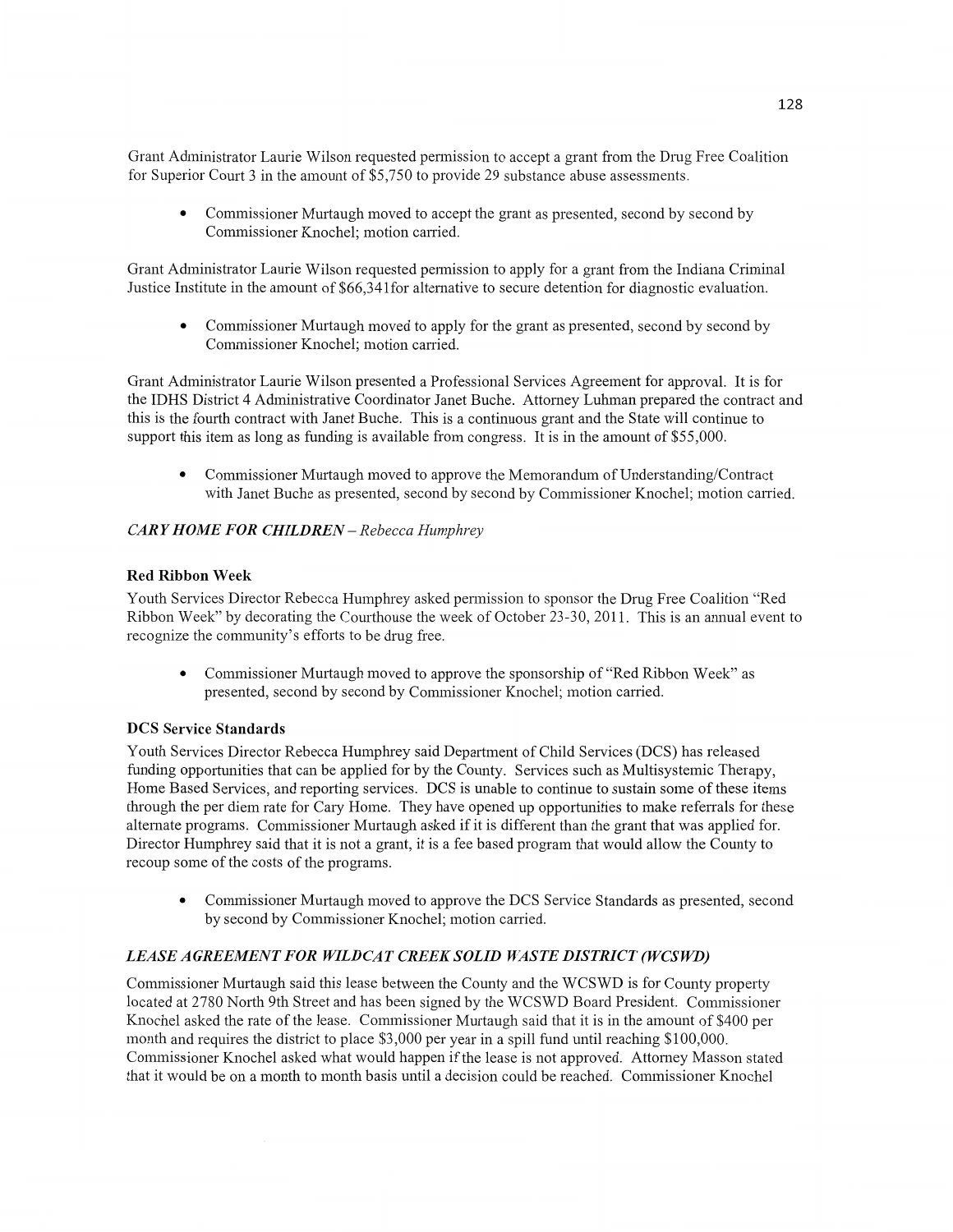said that due to circumstances with the current Director of **WCSWD** he could not support the lease at this time.

**0 Commissioner** Murtaugh moved to approve the lease agreement with WCSWD as presented, second by Commissioner Byers; motion carries 2-1 with Commissioner Knochel voting no.

### *AFFIRM FINDINGS & ORDER* FOR *T IPPE CANOE T 0 WSHIP POOR RELIEF APPEAL*

In the matter of the appeal filed by Debra C. Viers for denial of poor relief by the Tippecanoe Township Trustee the Commissioners found that the Trustee correctly applied his standards in reaching his decision that the Appellants' combined household income exceeded the Trustee's standards for eligibility for assistance. The appeal **filed** by Debra C. Viers should be denied.

**0** Commissioner Murtaugh moved to ratify the decisions of the Poor Relief Hearing of Tippecanoe Township, second by Commissioner Knochel; motion carried.

## **APPOINTMENTS TO COMMON WAGE BOARD**

**0** Commissioner Murtaugh moved to appoint Dave Lahr as **<sup>a</sup>**taxpayer representative in the town of Battleground, second by Commissioner Knochel; motion carried.

### *REPORTS* ON *FILE*

Mail & Duplicating Public Library Parks & Recreation Clerk Treasurer

### $UNFINISHED/NEW BUSINESS$

#### **Ordinance** 201 **1-19-CM**

Commissioner Dave Byers said **this** ordinance **will** combine the GIS committee and the MITS committee into one, Commissioner Knochel asked What departments are involved. Commissioner Murtaugh read the ordinance aloud. Many of the topics overlapped and some of the members were on both boards.

**0** Commissioner Murtaugh moved to approve Ordinance 2011-19-CM as presented, second by Commissioner Knochel;

Auditor Weston recorded the vote:

| <b>Byers</b> | Yes |
|--------------|-----|
| Knochel      | Yes |
| Murtaugh     | Yes |

Ordinance 2011-19-CM passes 3-0 **first reading.** 

*B USINESS* 

None